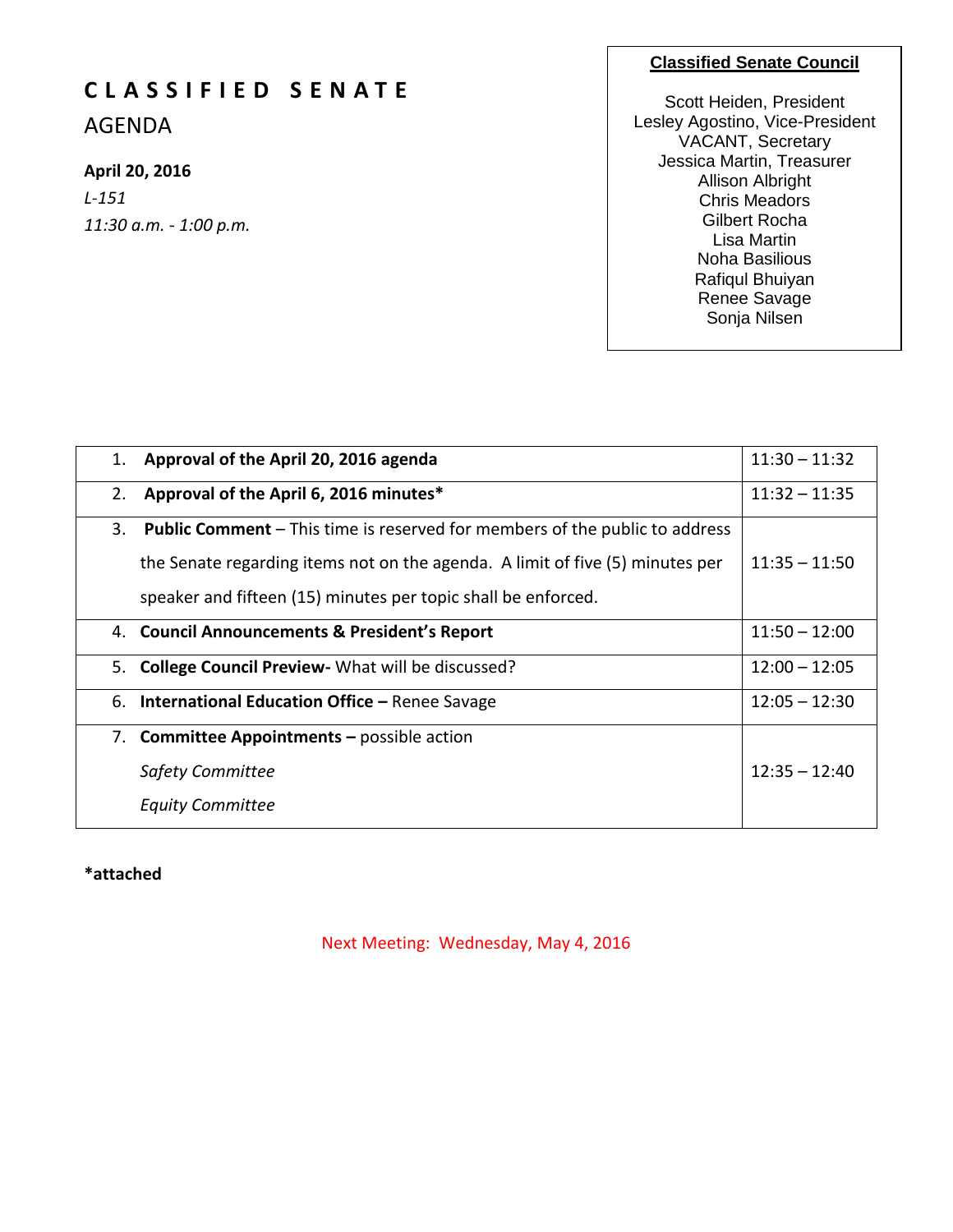

- **Present: Scott Heiden, Jessica Martin, Gilbert Rocha, Renee Savage, Lesley Agostino, Chris Meadors, Lisa Martin, Noha Basilious**
- **Absent: Rafiqul Bhuiyan, Allison Albright, Sonja Nilsen,**
- **Guests: Priscilla Beas, Katie Hada, Delaney Reed**

**Heiden called the meeting to order at 11:32 a.m.**

- **1. Approval of the April 6, 2016 Agenda: It was MSC, with no objections and by all present to approve the agenda as written.**
- **2. Approval of March 30, 2016 minutes: It was MSC, with no objections and by all present to approve the minutes as written.**

#### **3. Public Comment –**

Two DVC journalism students, Katie Hada and Delaney Reed, were introduced.

#### **4. Council Announcements & President's Report –**

- Basilious announced Viking SEA Day which will welcome local high school seniors to the campus. Volunteers are needed.
- Heiden noted that this is the last weekend for Almost, Maine. Saturday, April 9 will be the interpreter night at the show for the deaf and hard of hearing. This night was an innovation proposal by Allison Albright.
- Rocha announced that there will be a veteran's event on April 21. Veterans and their families are invited to see what programs and services DVC and the local community offer for veterans.
- J. Martin commented that there will be AED/CPR training on Friday, April 8 at 10:00 in the BFL Community Conference Room.
- Heiden reminded the committee that the Classified Leadership Retreat is next Friday, April 15.
- L. Martin asked for an update on the Hay Study and Heiden commented that there is no new information at this time.
- Heiden noted that there is no longer classified representation on the Program Review Committee and is looking for volunteers.
- **5. College Council Preview -** Agostino reviewed the College Council agenda for April 6, 2016.

#### **6. Committee Appointments –**

Student Equity Committee – Priscilla Beas Heiden has not heard back from President Garcia regarding this appointment. Tabled for a future meeting.

#### **7. Safety Requests/Training**

J. Martin reported that she spoke with Chief Ed Carney and he is open and willing to facilitate requested trainings. Martin opened up the conversation for ideas from the senate.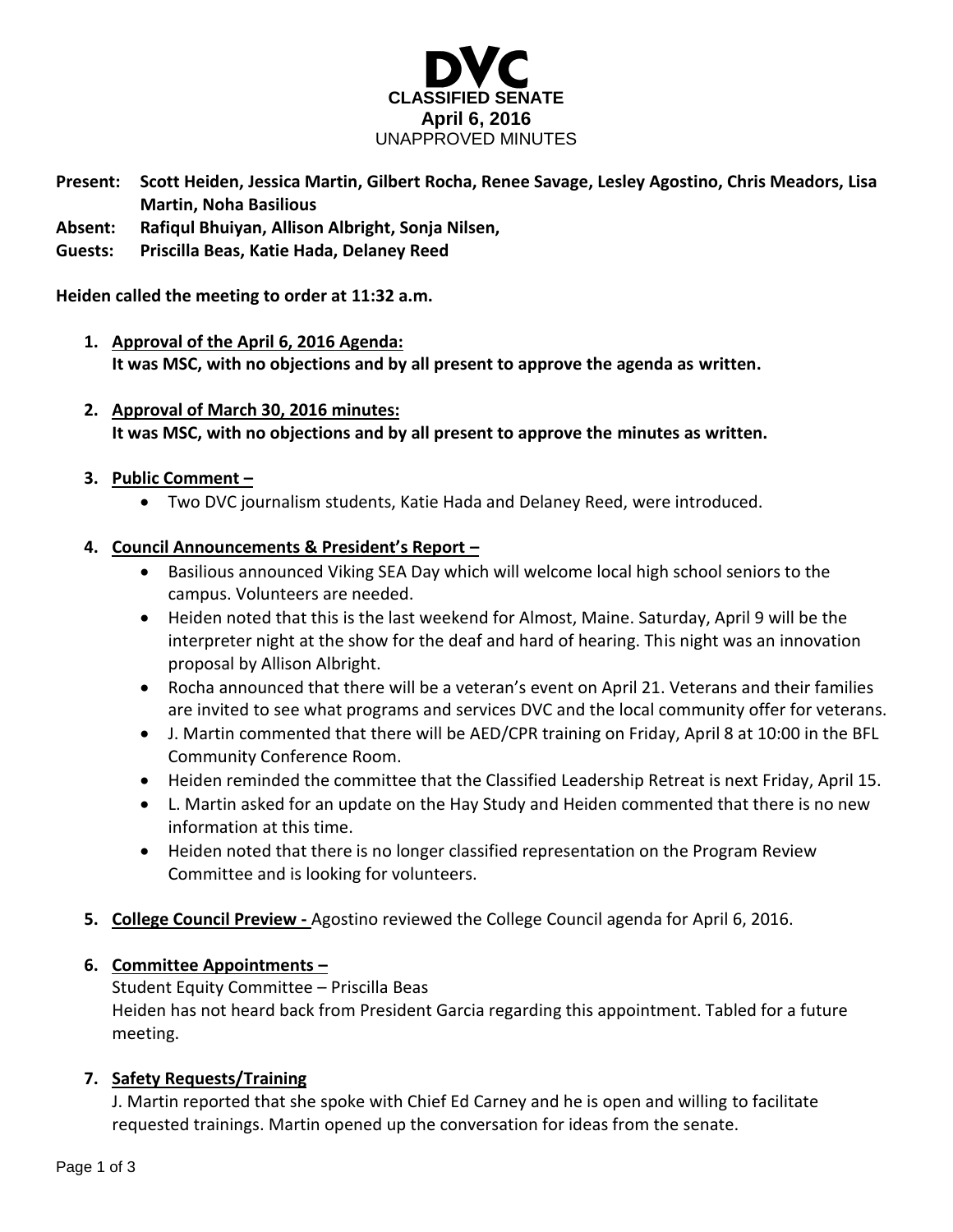

- Mental health crisis training
	- o Prevention/responsive for both students and staff
- Active shooter
- Safety monitor program Martin reported that Herb Lester is reinstating the safety monitor program. She will keep the senate updated.
- Allow time for Q&A in all trainings.
- Better communication with police services during student emergencies
	- $\circ$  Previous issue in student services with a slow response time to a student in crisis.
	- $\circ$  Ensure that officers are continually trained on handling situations above and beyond general policing. Savage noted that there was a recent experience with a student and Cpl. McDonald was very helpful.
- Police aides should have additional training in dealing directly with students in distress.
- Area specific trainings should be held by building or service.
- Issue with no services in the evening (no counselors)
- It was suggested to have trainings on Fridays during the semester, additional days in the summer as well as FLEX activities. It was noted that most student services staff cannot attend FLEX activities.
- Emily Stone and Elizabeth Hauscarriague are working on an early alert system.
- L. Martin that "211" is available to all residents. She added the possibility of suicide prevention training.
- Beas commented that EOPS has easily accessible handouts for students with a list of resources.
- Training on mandated reporting.
- Meadors commented that additional training should be available for identifying hazards, universal precautions, lock out/tag out, and a healthy worker program (wellness day). Additionally he noted that ADA training on awareness and standards should be available.
- Encourage management to allow staff to attend trainings.
- **8. Program Review Committee Change –** Heiden reviewed the proposed changes to the Program Review Committee (PRC) goals and outcomes. He noted that at College Council it was recommended to remove the bullet regarding replacement cycles. He feels that the removal of this bullet will negatively affect the classified participation in the program review process and should be left in the charge of the PRC.

### **9. Equity Introduction for 4/21 Forum**

Heiden and Agostino commented that the April 21 open forum will be on equity and solicited the senate for topics or prompts for discussion.

- Open mic on success and failures of current equity practices
- Ensure that there is a safe environment for discussion
- Work our equity plan into our best practices
- $\bullet$  Brief introduction to equity including the campus definition
- Give examples of practices already in effect
- Develop strategies for the fall semester don't continually put off.